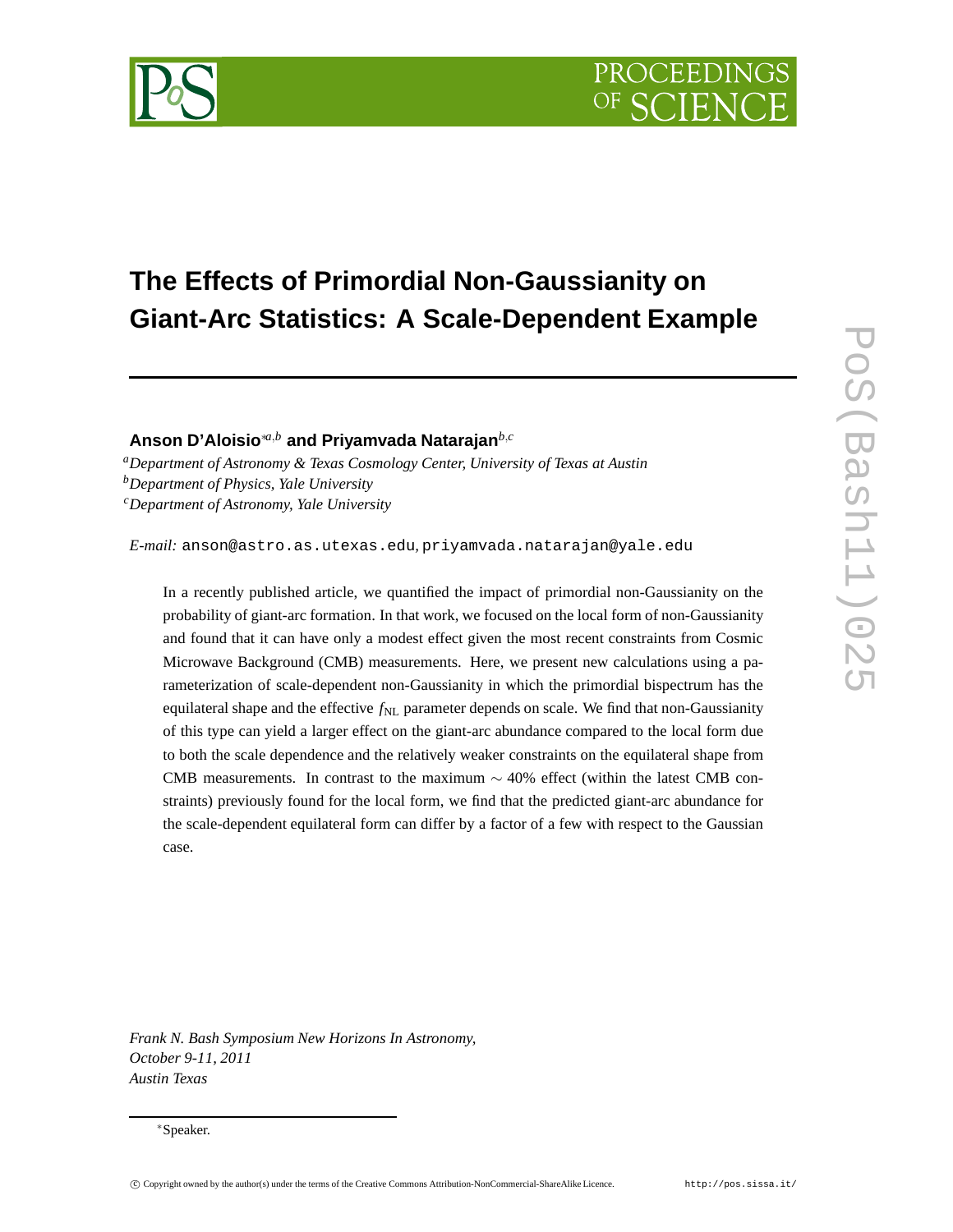The formation of giant arcs by strong gravitational lensing is reserved for the most massive collapsed structures whose statistical properties are sensitive to the expansion history and initial conditions of the Universe. Since the frequency of giant-arc formation depends on the abundance and characteristics of galaxy-clusters roughly half-way to the sources, it has long been recognized as a potentially rich source of information.

At the same time, the interplay between cosmological effects, cluster physics, and the source population makes their disentanglement non-trivial. The difficulties have been brought to light for over a decade following the initial claim of [1] that ΛCDM predicted approximately an order of magnitude fewer arcs than seen in observations. This claim stimulated a large amount of work towards understanding the most important characteristics of arc-producing clusters, how they may differ from the general cluster population, and the role of source characteristics in giant-arc production (see references in the introduction of [2]).

Despite such extensive efforts, the status of the giant-arc problem still remains unclear (see references in [2]). It is still possible that the cosmological model may have at least a partial role to play. Motivated by this fact, and the recent interest that structure formation with primordial non-Gaussianity (PNG) has received in the literature, we quantified the effects of PNG on the giant-arc abundance in [2]. Our work in [2] focused on a widely used parameterization of PNG - the local form (e.g. [3]) - in which the  $f_{NL}$  parameter is constant. Perhaps not surprisingly, we found that PNG of the local form can have only a modest effect within the most recent constraints from the Wilkinson Microwave Anisotrpy Probe (WMAP), which limit  $-10 < f_{NL} < 74$  at the 95% confidence level [4].

However, non-standard inflationary scenarios can lead to a scale-dependent  $f_{NL}$  which can have a larger impact on the scales relevant for galaxy cluster formation, while at the same time satisfying CMB and LSS constraints [5]. Here we extend our calculations in [2] to the parameterization proposed in [5], where the primordial bispectrum has the equilateral shape[6] and we make the replacement,

$$
f_{\rm NL}^{\rm eq} \to f_{\rm NL}^{\rm eq} \left( \frac{k_1 + k_2 + k_3}{k_{\rm CMB}} \right)^{-2k_{\rm NG}}.
$$
 (1)

From here on we refer to this parameterization as scale-dependent equilateral (SDE). In what follows, we will vary the exponent κ<sub>NG</sub> in order to explore various scale-dependent examples, but we will assume a fixed pivot wavenumber  $k_{\text{CMB}} = 0.086h \text{ Mpc}^{-1}$ , which approximately corresponds to the maximum multipole used in the WMAP year-seven analysis for constraining PNG [7]. The current WMAP 95% confidence limits for the equilateral shape are  $-214 < f_{NL}^{eq} < 266[4]$ . We will assume that these values also apply for the SDE case at the pivot scale, even though actual SDE constraints would likely be even weaker [5].

The probability for a background galaxy at redshift  $z_s$  to produce giant arcs is given by the optical depth [8],

$$
\tau(z_s) = \int_0^{z_s} dz \frac{dV}{dz} \int_{M_{\rm min}}^{\infty} dM \frac{dn}{dM} \sigma_a(M, z), \qquad (2)
$$

where  $\sigma_a$  is the giant-arc cross section<sup>1</sup>,  $dV/dz$  is the comoving volume element,  $dn/dM$  is the halo mass function, and  $M_{\text{min}}$  is the minimum mass to produce giant arcs (see section 4.3 of [2] for a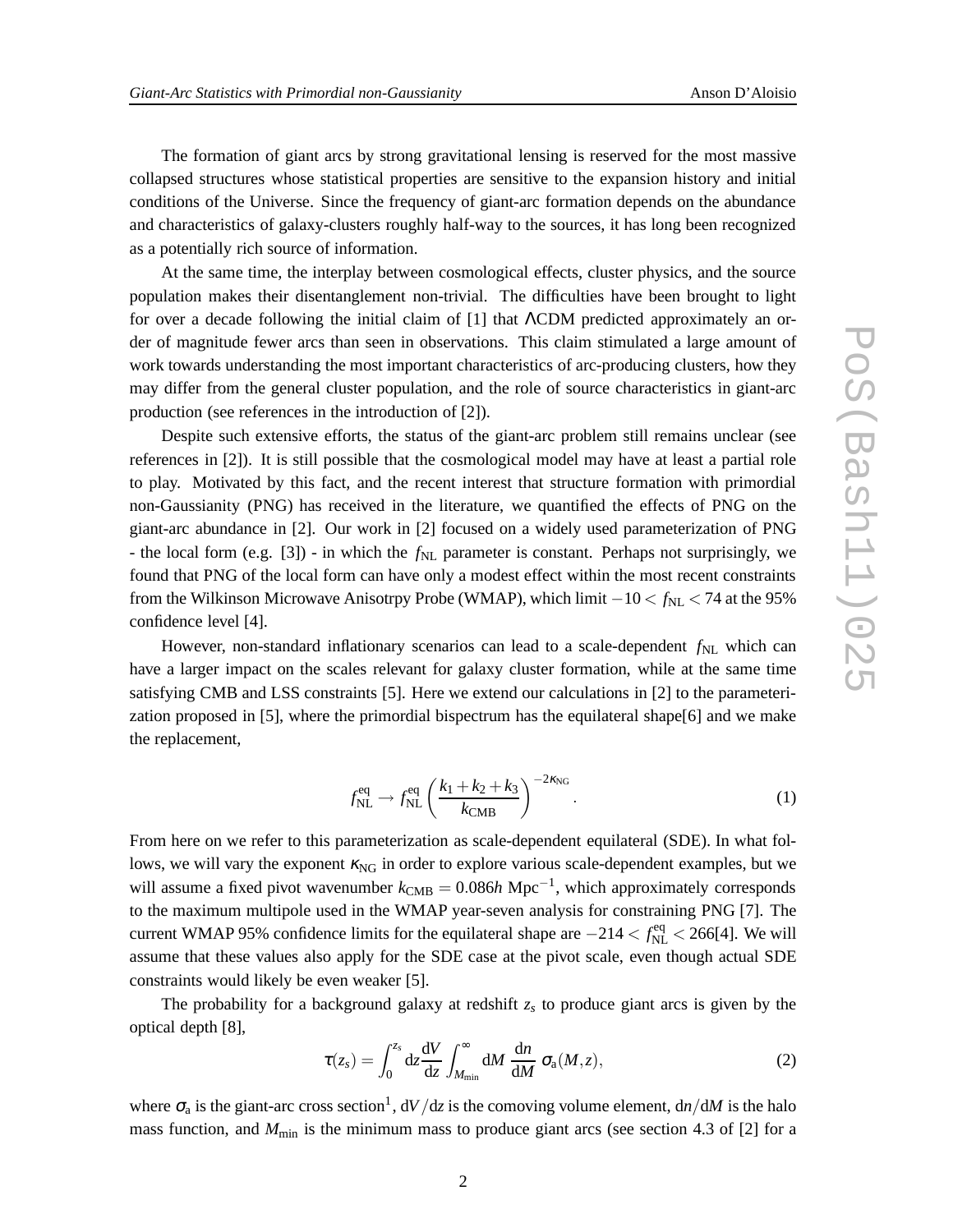

**Figure 1:** Left panel: the effect of SDE non-Gaussianity on mean halo concentrations. Right panel: resulting changes in giant-arc cross sections. We assume  $z_l = 0.4$ ,  $z_s = 1.82$ , and  $\varepsilon = 0.2$ .

discussion).

As in [2], we focus on two potential ways that PNG can influence the giant arc frequency. First, PNG can affect the abundance of galaxy clusters,  $d\eta/dM$ , which would lead to a change in the number of supercritical lenses that are available in the appropriate redshift range. To take into account the effects of PNG on the cluster abundance, we use the mass function of [9], which is based on the form originally derived by [5] (also see [10]).

Secondly, PNG is expected to influence the central densities of halos through its effect on the timing of structure formation (see [2] and references therein). Consider two model universes: one with Gaussian initial conditions and the other with non-Gaussian initial conditions (with  $f_{NL} > 0$ for concreteness). In each universe, suppose we identified all halos with mass *M* at redshift *z*, and compared the two sets of halos. The set of halos in the universe where  $f_{NL} > 0$  would tend to have larger central densities compared to the Gaussian set. We turn to a simple heuristic argument to understand this effect. We may draw a rough correspondence between a halo with mass *M* and a point in the linearly extrapolated density field where the density fluctuation reaches a threshold for collapse, <sup>δ</sup>*c*, when it is smoothed about that point on a scale corresponding to *M*. As the smoothing scale is decreased, the conditional probability that the density fluctuation makes upward excursions is larger for  $f_{NL} > 0$ , relative to the Gaussian case, due to the enhanced tail of the conditional probability density function. Therefore, in the  $f_{NL} > 0$  case, one has to go to higher redshifts on average, relative to the Gaussian case, to reach the epoch at which the same fraction of the final mass was accumulated. Since the central density of a halo reflects the cosmic mean density at the epoch of its formation (e.g. [11]), we would therefore expect  $f_{NL} > 0$  to yield larger central densities on average, relative to the Gaussian case. A similar argument leads to the opposite conclusion for  $f_{NL} < 0$ . In this case the formation epoch is delayed, and the central densities are lower.

<sup>&</sup>lt;sup>1</sup>Note that we have utilized the approximation of [8] for  $\sigma_a$ . In this case, the cross section is in angular units. Note that the angular diameter distance to  $z_s$  does not appear in equation (2).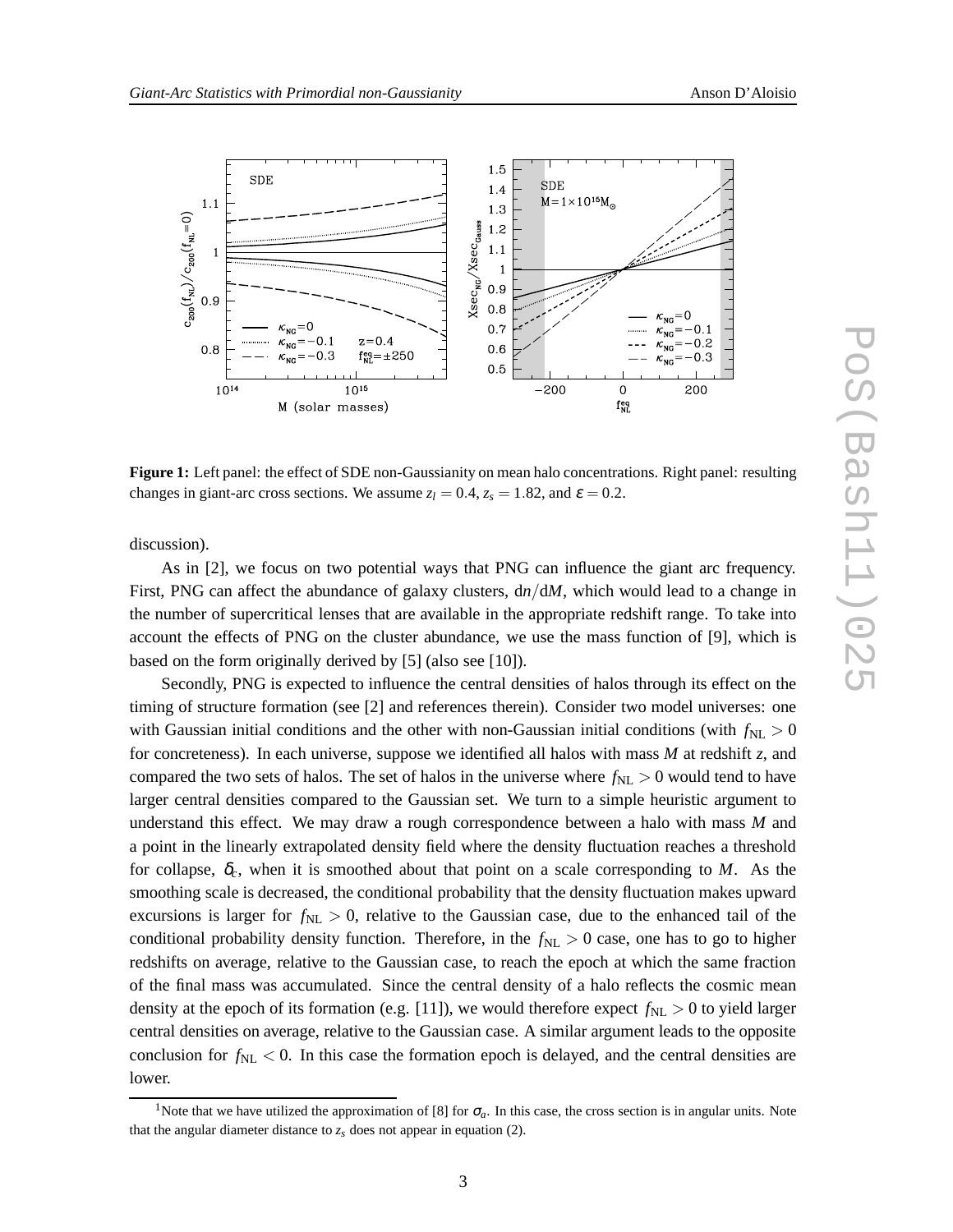

**Figure 2:** Relative changes in the giant-arc optical depth due to SDE non-Gaussianity. We assume  $\varepsilon = 0.2$ and  $\theta_{\text{min}} = 10''$  (see [2] for a discussion of these parameters).

In [2] we used techniques introduced by [10] to quantify the above effects and the resulting changes in mean halo concentrations. Note that changes to central densities result in changes to the lensing cross sections,  $\sigma_a$ , and minimum mass threshold,  $M_{\text{min}}$ , which appear in equation (2). Here, we extend our calculations to the SDE case. The left panel of Figure 1 shows the ratio of non-Gaussian to Gaussian mean halo concentrations as a function of mass. We use a fixed redshift  $z = 0.4$ , corresponding to the redshift of typical cluster lenses. The top and bottom set of curves correspond to  $f_{\text{NL}}^{\text{eq}} = 250$  and  $f_{\text{NL}}^{\text{eq}} = -250$  respectively. In the right panel of figure 1, we show the resulting changes to the giant-arc cross sections. The shading corresponds to  $f_{NL}^{\text{eq}}$  values for the scale-independent equilateral shape excluded at the 95% level by the WMAP year seven analysis. We use a lens redshift of  $z_l = 0.4$ ,  $\varepsilon = 0.2$ , which describes the ellipticity of the lensing potential (see section 4.2 of [2]), and a source redshift of  $z_s = 1.82$ , which is the median redshift observed in the Sloan Giant Arcs Survey [12].

The ratio of non-Gaussian to Gaussian giant-arc optical depths for  $z_s = 1.82$  is shown in the left panel of Figure 2. The right panel of Figure 2 shows the ratio as a function of *z<sup>s</sup>* . We note that the deviations from the Gaussian case in  $\tau$  are due to the combined effects of modified central densities and halo abundance. For example, in the case with  $f_{NL}^{eq} > 0$ , central densities are enhanced *and* the abundance of large-mass halos is increased, which can boost the giant-arc optical depth substantially. Note that PNG of the SDE type can, within the latest CMB constraints, yield up to a factor of a few difference in the optical depth. Compare this to the maximum effect of a few tens of per cent found in [2] for the local form.

While our simple model allows us to quantify relative differences due to PNG, accurately predicting giant-arc abundances is well beyond the scope. However, we can use our model to get "back-of-the-envelope" estimates of what these changes imply in practice. For this task, we use a fixed d*Ns*/d*z<sup>s</sup>* obtained from the observed galaxy redshift distribution in the Canada-France-Hawaii Telescope Legacy Survey [13], and the all-sky extrapolation of roughly 1000 arcs with length-towidth ratio  $\geq 10$  and R-band magnitudes  $\lt 21.5$  [14, 1, 15]. If we assume that the theoretical